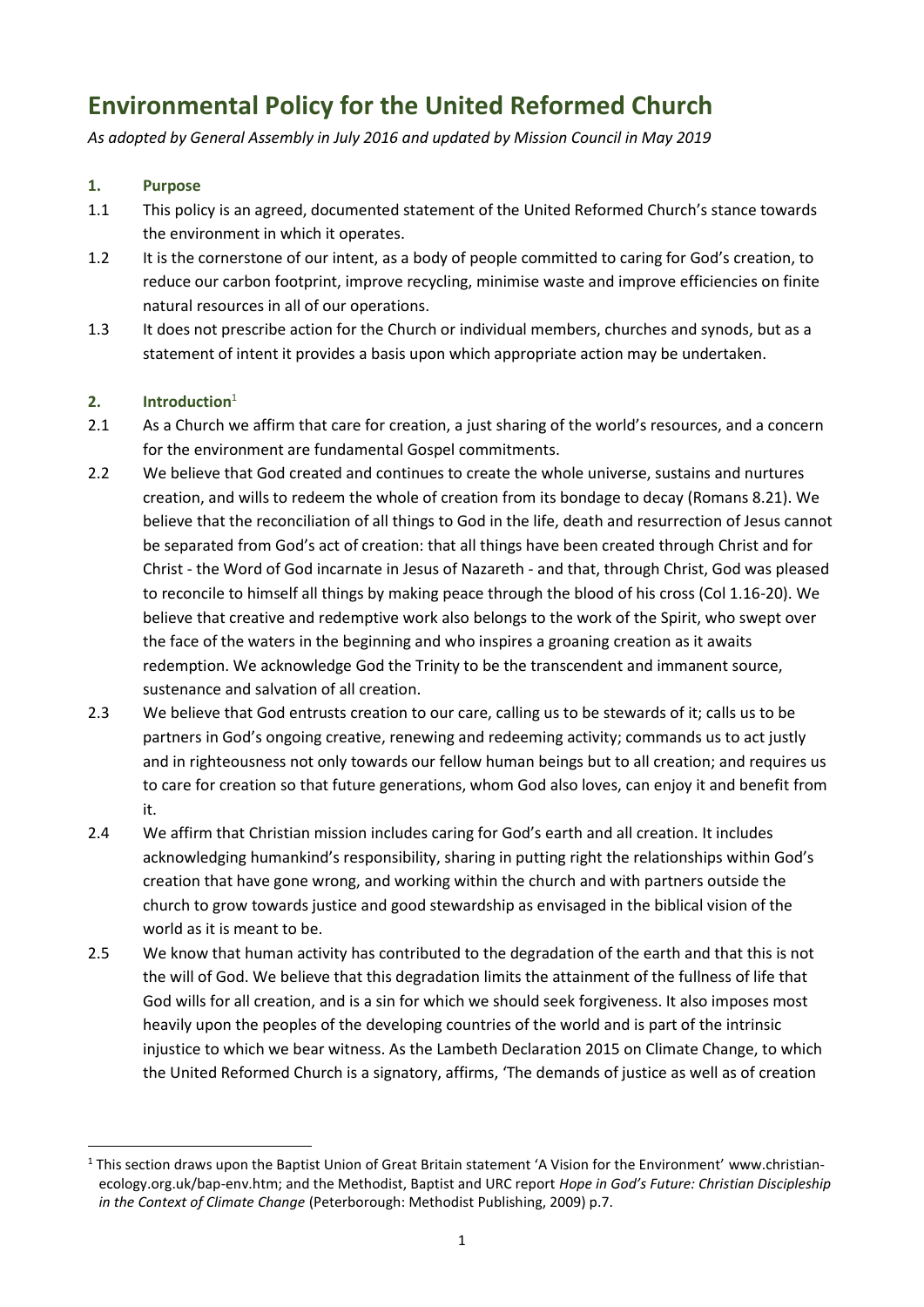require the nations of the world urgently to limit the global rise in average temperatures. We have a responsibility to act now, for ourselves, our neighbours and for future generations.'<sup>2</sup>

2.6 We recognise the significance of the December 2015 Paris Agreement under the United Nations Framework Convention on Climate Change (UNFCCC). One of its outcomes is to aim to hold 'the increase in the global average temperature to well below 2°C above pre-industrial levels and to pursue efforts to limit the temperature increase to 1.5°C above pre-industrial levels<sup>'3</sup> recognising that this would significantly reduce the risks and impacts of climate change. *Note: When updates to this policy were considered by Mission Council in 2019, it was acknowledged that both the scientific evidence and the global ambition for action have developed further since 2015. In 2018 the IPCC published a report on the impacts of a greater than 1.5°C global warming and provided an assessment of the actions required to avoid this scenario. This states that for stabilisation of global temperatures at this level, global net zero carbon emissions would most likely need to be achieved around 2050 (with an interquartile range of 2045 to 2055). However this relies on the availability and affordability of substantial amounts of carbon capture and storage technology in the latter half of the 21st Century, a scenario that seems uncertain at best. Mission Council also noted the UK Committee on Climate Change's recent recommendation that the UK sets a target of achieving net-zero greenhouse gas emissions by 2050; the UK government subsequently committed to this in June 2019.*

### **3. Vision2020**

- 3.1 The previous Environmental Policy of the United Reformed Church, adopted by General Assembly in 2004, was founded upon the *'*Five Marks of Mission', 4 the fifth of which committed the Church 'to strive to safeguard the integrity of creation; to sustain and renew the life of the earth'. This policy is informed by the vision2020 strategic framework for mission adopted by General Assembly in 2010, $5$  which declares that the United Reformed Church 'will be a church that has taken significant steps to safeguard the integrity of creation, to sustain and renew the life of the earth' (statement 10: The Integrity of Creation). Vision2020 also states that 'Our churches, reflecting faith in God the creator and sustainer of life in all its fullness, must discover the radical voice of care for the earth that is supported by the way we live.'
- 3.2 This policy echoes vision2020's affirmation that 'The changing climate and its consequences for all life on planet earth cannot be over emphasised as the most significant underlying issue of our time' - and that it is vital that the Church 'recognizes the reality and fear present in environmental debates and lives hopefully in the present climate.'

#### **4. 'Hope in God's Future'**

- 4.1 We affirm the view expressed in the 2009 report *Hope in God's Future* that 'it is now intellectually and morally irresponsible to fail to acknowledge and address the urgent need for radical cuts in greenhouse gas emissions in order to prevent intolerable damage to human populations and mass extinctions of many plant and animal species.'<sup>6</sup>
- 4.2 We pledge to respond to the report's call for repentance in the face of our complicity in the sinful structures that are causing wanton damage to the earth, to its creatures and to many poor

**.** 

<sup>2</sup> [www.churchofengland.org/sites/default/files/2018-11/CCB\\_Lambeth-declaration-2015-on-climate-change.pdf](http://www.churchofengland.org/sites/default/files/2018-11/CCB_Lambeth-declaration-2015-on-climate-change.pdf)

<sup>3</sup> [unfccc.int/process-and-meetings/the-paris-agreement/the-paris-agreement](https://unfccc.int/process-and-meetings/the-paris-agreement/the-paris-agreement)

<sup>4</sup> [anglicancommunion.org/mission/marks-of-mission.aspx](https://anglicancommunion.org/mission/marks-of-mission.aspx)

<sup>5</sup> [urc.org.uk/our-mission-strategy-vision2020.html](https://urc.org.uk/our-mission-strategy-vision2020.html)

<sup>6</sup> *Hope in God's Future*, p.4.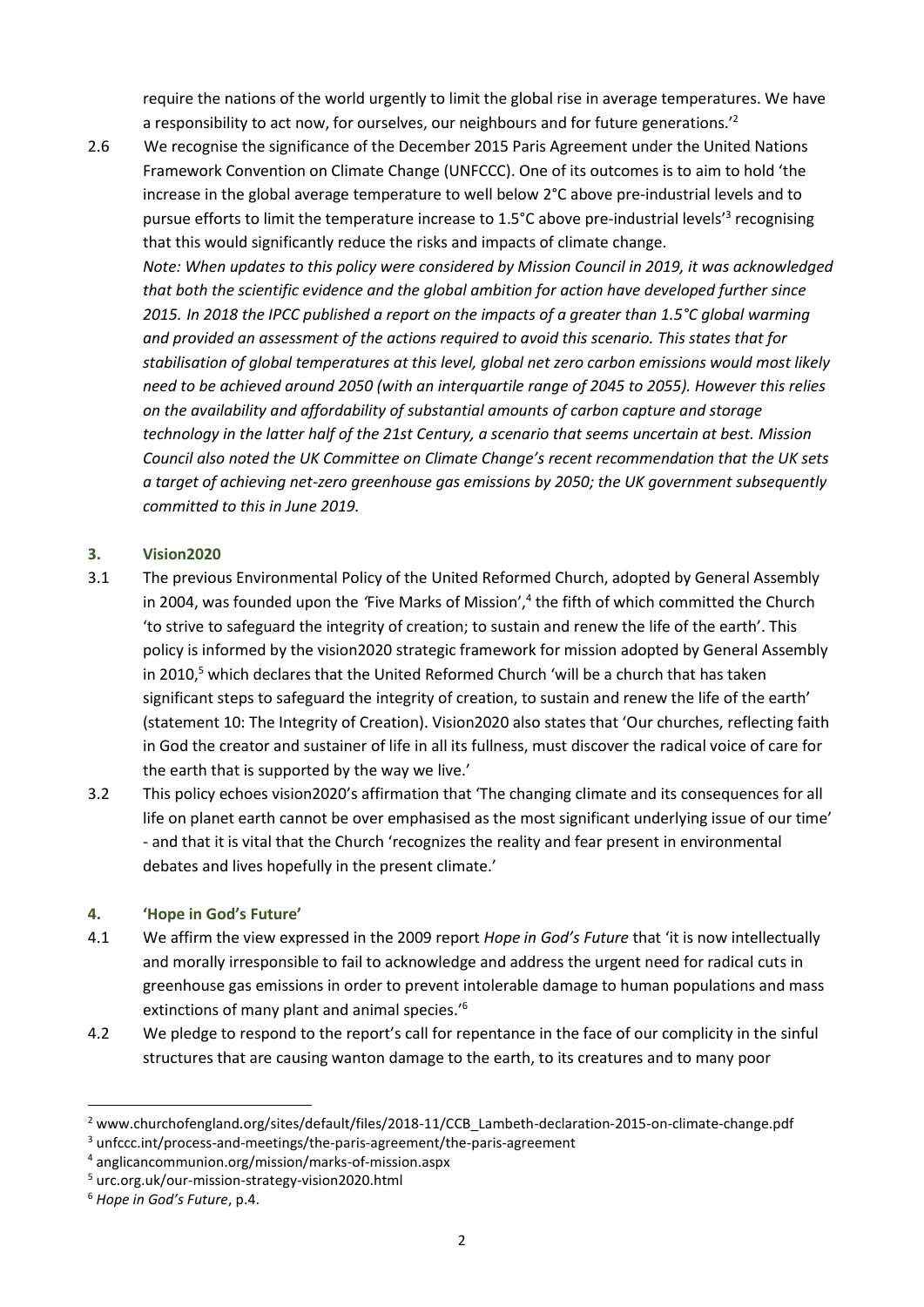communities. We also commit to intercede for those threatened by climate change, and to adopt practices and lifestyles consistent with levels of carbon emissions the earth can sustain.<sup>7</sup> Specifically, we shall strive to act urgently to reduce carbon emissions across the whole of church life in line with the target we are calling on the UK government to achieve, of net zero emissions of greenhouse gases by well before 2050.

# **5. Shrinking our carbon footprint**

- 5.1 Reflecting the commitments contained in the vision2020 statement, in the *Hope in God's Future*  report, and in a resolution on climate change passed by General Assembly in 2007, the United Reformed Church re-affirms its pledge to shrink its carbon footprint (the total greenhouse gas emissions caused by the Church's activities) and to strive to protect and restore the environment.
- 5.2 The Church recognises that this pledge calls for both *conversion* on the part of its individual members and *transformation* of its internal structures. The remainder of this policy, which incorporates the suggested indicators contained in statement 10 of vision2020, follows through on this conversion and transformation. We will endeavour to work ecumenically whenever possible and appropriate as we act upon this policy.
- 5.3 Accordingly, our **churches** will be encouraged to:
- a) carry out a systematic environmental audit of their buildings and follow the strategies outlined below for reducing their carbon footprint; in this the resource *Greening Church Buildings* produced by Eco-Congregation Scotland will be helpful;<sup>8</sup>
- b) raise awareness, through prayer, preaching, Bible study, teaching and discussion, of the need for confession and repentance in relation to the causes of climate change, and of our calling, as God's redeemed people, to live joyfully, simply and responsibly with respect to God's creation - caring for and treasuring that creation, and celebrating all that is achieved in fulfilling that calling;
- c) seek to achieve 'Eco Church' status [[www.ecochurch.arocha.org.uk\]](http://www.ecochurch.arocha.org.uk/) in the case of churches in England and Wales, or 'Eco-Congregation' status in the case of churches in Scotland [\[www.ecocongregationscotland.org\]](http://www.ecocongregationscotland.org/);
- d) celebrate 'Time for Creation' as encouraged by the World Council of Churches.<sup>9</sup> Creation Time runs from 1 September until 4 October each year;
- e) ensure that energy is used efficiently and that their buildings are environment friendly through the use of energy-saving technologies and by identifying and using renewable sources of energy as appropriate;
- f) help members of their congregation to make adjustments in the carbon emissions associated with their lifestyles by supporting them in a personal audit and in finding appropriate strategies;
- g) involve their children and young people in activities focusing on care for the environment;
- h) engage their local political representatives, urging them to support policies that take effective steps towards achieving net zero UK carbon emissions by well before 2050;
- i) support campaigns and popular action around climate change issues as appropriate;
- j) ensure that church-owned land is used in ways that encourage an enjoyment of nature and both enhance and protect the environment;
- k) produce a piece of community artwork celebrating the Creator God.

1

<sup>7</sup> The A Rocha website contains a comprehensive list of suggested practices – se[e arocha.org.uk/our-activities/living](http://arocha.org.uk/our-activities/living-lightly-take-action)[lightly-take-action](http://arocha.org.uk/our-activities/living-lightly-take-action)

<sup>8</sup> [www.ecocongregationscotland.org/wp-content/uploads/2012/11/Greening-Church-Buildings.pdf](http://www.ecocongregationscotland.org/wp-content/uploads/2012/11/Greening-Church-Buildings.pdf)

<sup>9</sup> [www.oikoumene.org/en/what-we-do/climate-change/time-for-creation](http://www.oikoumene.org/en/what-we-do/climate-change/time-for-creation)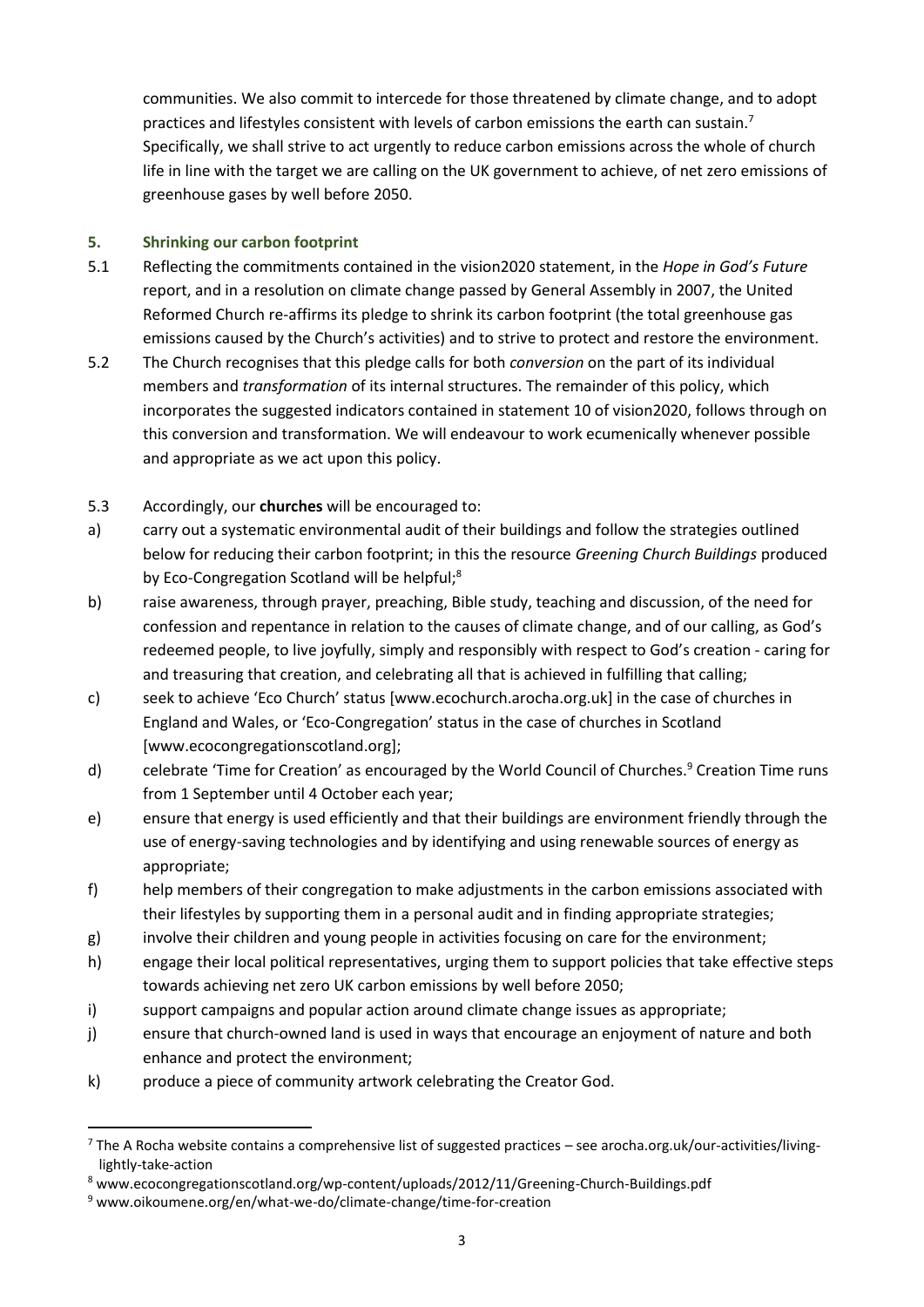- 5.4 Our **synods** will seek to:
- a) encourage their churches to gain 'Eco Church' status (in the case of churches in England and Wales) or 'Eco-Congregation' status (in the case of churches in Scotland); in so doing they will encourage churches to see the positive benefits in terms of the financial savings that environmentally-friendly practices can bring;
- b) develop and implement plans to become 'Eco Synods'; $^{10}$
- c) ensure that their buildings, including manses, are environment friendly through the use of energysaving technologies and by identifying and using renewable sources of energy as appropriate;
- d) encourage their churches to work in collaboration with, or initiate, local transition or sustainability groups;
- e) encourage their churches to receive training and support on issues of climate justice and environmental care;
- f) appoint one or more 'Green Apostles' to monitor progress on carbon reduction in their synod (if preferred this role could be differently named, for example 'Sustainability Ambassador');
- g) draw up an 'environmental charter' along the lines of that adopted by North West Synod in 2015.

### 5.5 Assembly encourages **the Church**:

- a) to lower incrementally its carbon footprint by a significant amount each year by carbon budgeting, that is by setting specific year-on-year reduction targets in the percentage of emissions over a defined period;
- b) to campaign for the UK government to set a target to achieve net zero emissions in the UK by well before 2050, and to campaign at local and national level for policies that take steps towards realising this goal;
- c) to ensure that its buildings are environment friendly through the use of energy-saving technologies and by identifying and using renewable sources of energy as appropriate;
- d) to reduce, where practicable, car and air travel for meetings through the use of videoconferencing. With due regard for distances and costs involved, individual members are encouraged to use transport with minimum impact - to cycle, use buses and trains, and car-share and use energyefficient vehicles where possible. Members are also encouraged to adopt the practice of carbon offsetting with respect to essential travel by making payments supporting sustainable projects (e.g. through Climate Stewards);<sup>11</sup>
- e) to promote an environmental theology.
- 5.6 Assembly also encourages URC Youth to develop a strategy responding to the challenge of climate change.

#### **6. Resources**

- 6.1 We recognise and commend:
	- **Eco Church**, which provides an environmental toolkit and support network for local churches in England and Wales[: www.ecochurch.arocha.org.uk.](http://www.ecochurch.arocha.org.uk/) The parallel scheme in Scotland is **Eco-Congregation**: [www.ecocongregationscotland.org](http://www.ecocongregationscotland.org/)
	- **Operation Noah**: [operationnoah.org](http://www.operationnoah.org/)
	- **Green Christian** (formerly Christian Ecology Link)[: greenchristian.org.uk](http://www.greenchristian.org.uk/)

**.** 

<sup>10</sup> See [ecochurch.arocha.org.uk/eco-synod](https://ecochurch.arocha.org.uk/eco-synod/)

<sup>11</sup> [www.climatestewards.org](http://www.climatestewards.org/)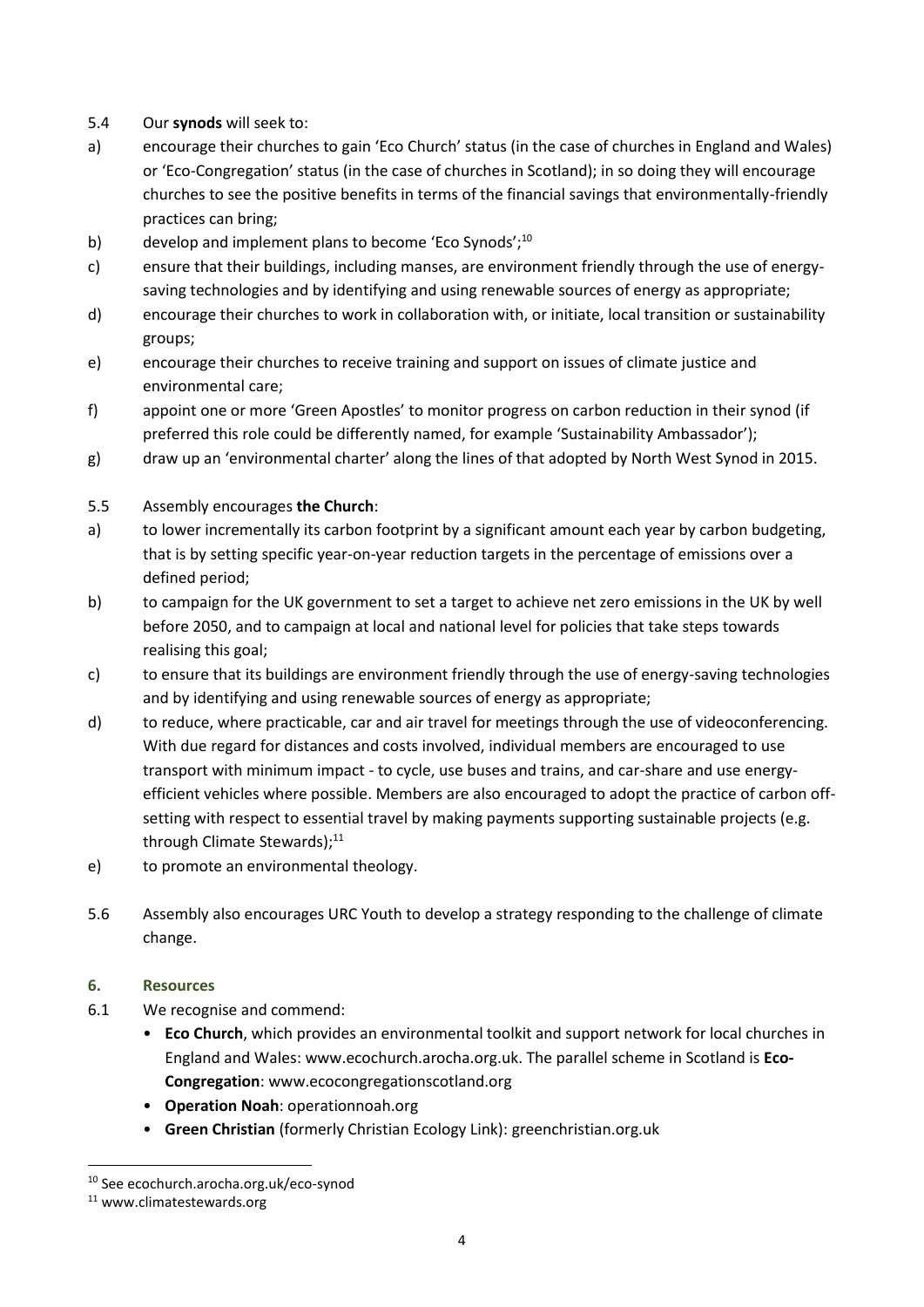- **A Rocha**: [arocha.org.uk](http://www.arocha.org.uk/)
- **Climate Stewards**[: www.climatestewards.org](http://www.climatestewards.org/)
- **'Time for Creation'** (World Council of Churches): [www.oikoumene.org/en/what-we-do/climate](http://www.oikoumene.org/en/what-we-do/climate-change/time-for-creation)[change/time-for-creation](http://www.oikoumene.org/en/what-we-do/climate-change/time-for-creation)
- *Greening Church Buildings* (Eco-Congregation Scotland): [www.ecocongregationscotland.org/wp-content/uploads/2012/11/Greening-Church-](http://www.ecocongregationscotland.org/wp-content/uploads/2012/11/Greening-Church-%20Buildings.pdf)[Buildings.pdf](http://www.ecocongregationscotland.org/wp-content/uploads/2012/11/Greening-Church-%20Buildings.pdf)
- *Hope in God's Future: Christian Discipleship in the Context of Climate Change*  report of a joint working group on climate change and theology convened by the Baptist Union of Great Britain, the Methodist Church and the United Reformed Church (Peterborough: Methodist Publishing, 2009)
- *Laudato si'*, the encyclical of Pope Francis (2015)
- Nick Spencer & Robert White, *Christianity, Climate Change and Sustainable Living* (London: SPCK, 2007)
- the promotion of links with transition towns etc. via [www.greenchristian.org.uk/churches-in](http://www.greenchristian.org.uk/churches-in-transition)[transition](http://www.greenchristian.org.uk/churches-in-transition)

# **Further useful links:**

- Latest resources and updates from the URC's Environmental Task Group can be found at **[www.urc.org.uk/caring-for-creation](http://www.urc.org.uk/caring-for-creation)**
- **Green Journey** is an energy consultancy, recommended by the Environmental Task Group, which provides churches with a free environmental impact audit and access to renewable energy suppliers. Call 0333 0067177 or visi[t www.greenjourney.org](http://www.greenjourney.org/)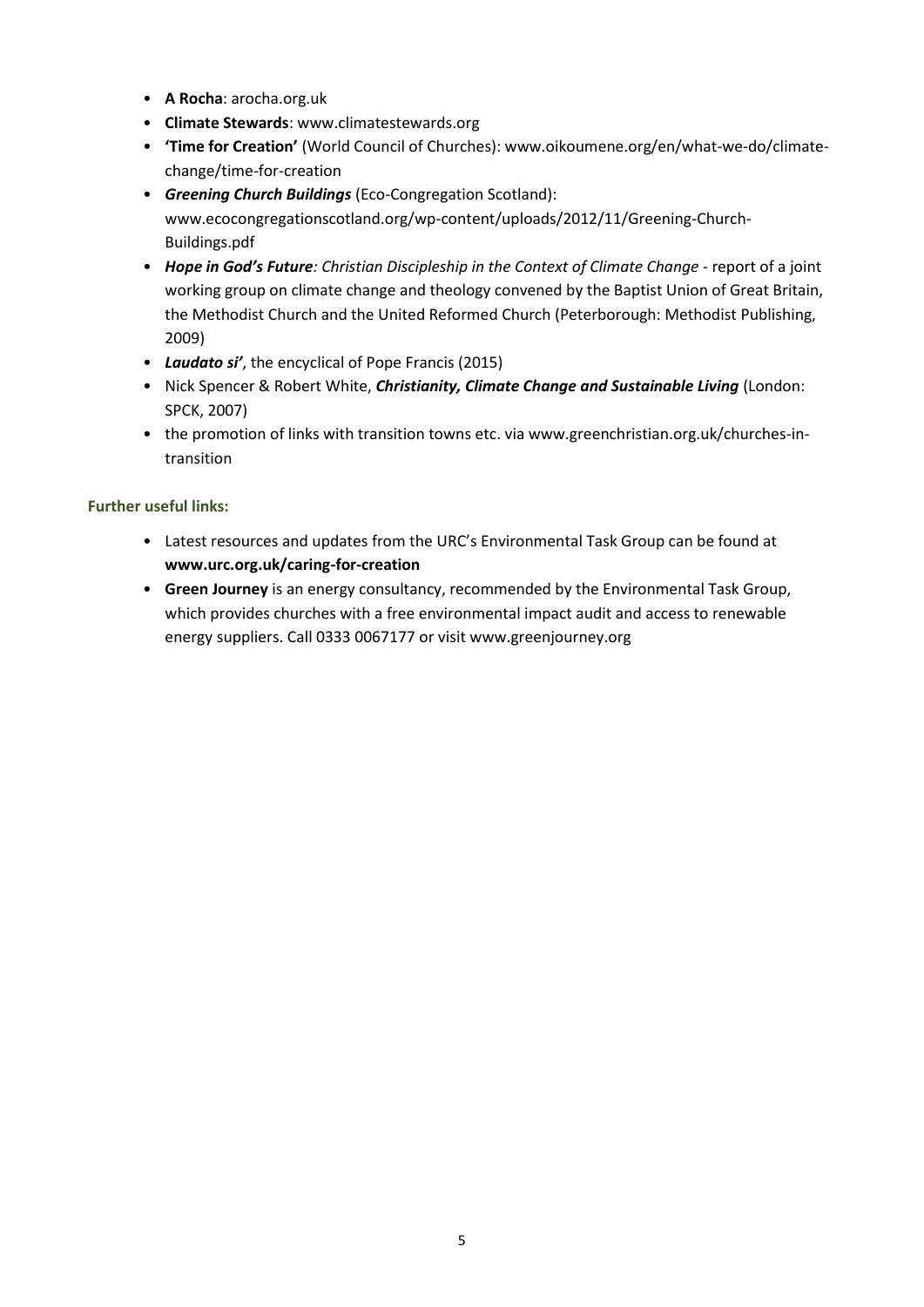# **Resolutions**

# **General Assembly 2016**

- 1. General Assembly adopts the Environmental Policy, and encourages all committees, synods and local churches to do their best to implement it.
- 2. General Assembly resolves to appoint a task group until 31 July 2022 in the first instance, of four persons, to be appointed by the nominations committee and funded from the mission committee budget, to monitor the United Reformed Church's progress toward meeting its commitment to reduce its carbon footprint, reporting to the mission committee.

The task group's specific remit shall be to:

- a) compile, produce or commission resources for worship and teaching related to themes contained in the Environmental Policy;
- b) consider the budgetary implications of implementing the Environmental Policy;
- c) commission a suitable individual or body to calculate the Church's carbon footprint, enabling a benchmark to be set against which future reductions in this footprint may be made; and
- d) liaise with the United Reformed Church investment committee, and to assist the relevant bodies within the United Reformed Church regarding decisions relating to the investment of Church funds in fossil fuels.

### **Mission Council, May 2019**

# Carbon emissions target

Mission Council, acting on behalf of General Assembly:

- a. urges the UK government to set a target and establish policies to achieve net zero emissions of greenhouse gases in the UK by well before 2050, and updates section 5.3(h) and 5.5(b) of the URC Environmental Policy accordingly
- b. makes a corresponding commitment that as a Church we shall strive to act urgently to reduce carbon emissions across the whole of Church life in line with this target, and updates section 4.2 of the Environmental Policy to give effect to this
- c. calls on URC members, churches and synods to support these commitments in word and in deed.

# Environmental Task Group

Mission Council, acting on behalf of General Assembly, agrees that the purpose and remit of the Environmental Task Group shall be restated as follows:

The purpose of the Environmental Task Group, established by General Assembly in 2016, shall be to encourage and assist the United Reformed Church in the implementation of its Environmental Policy and commitment to reduce its carbon footprint.

The group, appointed until 31 July 2022 in the first instance, shall be funded from the mission committee budget, and report to the mission committee.